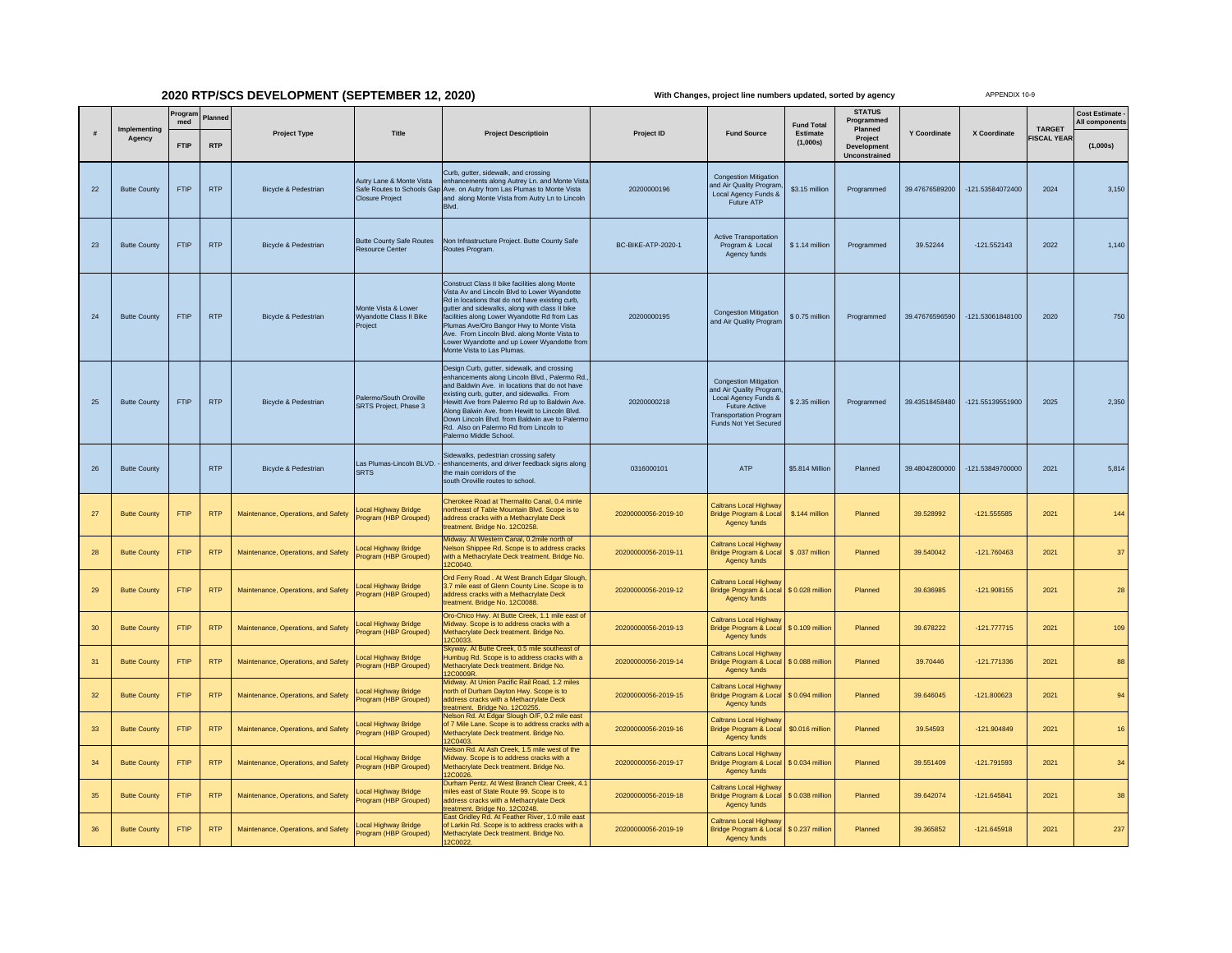| 37 | <b>Butte County</b> | <b>FTIP</b> | <b>RTP</b> | Maintenance, Operations, and Safety | ocal Highway Bridge<br>rogram (HBP Grouped)          | I Monte Ave. At Dead Horse Slough, 0.1 mile<br>north of State Route 32. Scope is to address<br>racks with a Methacrylate Deck treatment.<br><b>Bridge No. 12C0392.</b>                                                                                        | 20200000056-2019-20 | <b>Caltrans Local Highway</b><br>Bridge Program & Local<br>Agency funds                                                             | \$0.025 million  | Planned    | 39.741429      | $-121.800248$   | 2021 | 25     |
|----|---------------------|-------------|------------|-------------------------------------|------------------------------------------------------|---------------------------------------------------------------------------------------------------------------------------------------------------------------------------------------------------------------------------------------------------------------|---------------------|-------------------------------------------------------------------------------------------------------------------------------------|------------------|------------|----------------|-----------------|------|--------|
| 38 | <b>Butte County</b> | <b>FTIP</b> | <b>RTP</b> | Maintenance, Operations, and Safety | ocal Highway Bridge<br>Program (HBP Grouped)         | Larkin Rd. At Sutter Butte Canal, 1.5 miles north<br>of Oroville Gridley Rd. Scope is to address<br>cracks with a Methacrylate Deck treatment.<br>Bridge No. 12C0166                                                                                          | 20200000056-2019-21 | Caltrans Local Highway<br>Bridge Program & Local \$ 0.023 million<br>Agency funds                                                   |                  | Planned    | 39.384583      | $-121.654125$   | 2021 | 23     |
| 39 | <b>Butte County</b> | <b>FTIP</b> | <b>RTP</b> | Maintenance, Operations, and Safety | ocal Highway Bridge<br>rogram (HBP Grouped)          | Durham Dayton Hwy. At Hamlin Slough, 1.6 mil<br>west of State Route 99, Scope is to address<br>cracks with a Methacrylate Deck treatment.<br>Bridge No. 12C0423                                                                                               | 20200000056-2019-22 | <b>Caltrans Local Highway</b><br>Bridge Program & Local \$ 0.048 million<br>Agency funds                                            |                  | Planned    | 39.64658       | $-121.745643$   | 2021 | 48     |
| 40 | <b>Butte County</b> | <b>FTIP</b> | <b>RTP</b> | Maintenance, Operations, and Safety | ocal Highway Bridge<br>rogram (HBP Grouped)          | Durham Dayton Hwy. At Butte Creek, 3.8 miles<br>west of State Route 99. Scope is to address<br>cracks with a Methacrylate Deck treatment.<br><b>Bridge No. 12C0004.</b>                                                                                       | 20200000056-2019-23 | <b>Caltrans Local Highway</b><br>Bridge Program & Local<br>Agency funds                                                             | \$ 0.131 million | Planned    | 39.64589       | -121.785813     | 2021 | 131    |
| 41 | <b>Butte County</b> | <b>FTIP</b> | <b>RTP</b> | Maintenance, Operations, and Safety | ocal Highway Bridge<br>rogram (HBP Grouped)          | County Bridge Preventive Maintenance Program<br>(BPMP) Development. Staff time.                                                                                                                                                                               | 20200000056-2019-6  | <b>Caltrans Local Highway</b><br>Bridge Program & Local<br><b>Agency funds</b>                                                      | \$0.012 million  | Planned    | 39.525158      | $-121.571422$   | 2021 | 12     |
| 42 | <b>Butte County</b> | <b>FTIP</b> | <b>RTP</b> | Maintenance, Operations, and Safety | <b>Local Highway Bridge</b><br>Program (HBP Grouped) | Ord Ferry Road. At Angel Slough 0.1 mile east of<br>River Rd. Scope is to replace bearing pads.<br>Bridge No. 12C0241.                                                                                                                                        | 20200000056-2019-7  | Caltrans Local Highwar<br>Bridge Program & Local \$ 0.054 million<br>Agency funds                                                   |                  | Planned    | 39.631647      | $-121.928743$   | 2021 | 54     |
| 43 | <b>Butte County</b> | <b>FTIP</b> | <b>RTP</b> | Maintenance, Operations, and Safety | Local Highway Bridge<br>rogram (HBP Grouped)         | Table Mountain Blvd. At Feather River, 0.1 mile<br>northwest of Montgomery St. in Oroville. Scope<br>s to address cracks with a Methacrylate Deck<br>reatment. Bridge No. 12C0221.                                                                            | 20200000056-2019-8  | Caltrans Local Highway<br><b>Bridge Program &amp; Local</b><br>Agency funds                                                         | \$0.042 million  | Planned    | 39.517713      | $-121.549945$   | 2021 | 42     |
| 44 | <b>Butte County</b> | <b>FTIP</b> | <b>RTP</b> | Maintenance, Operations, and Safety | ocal Highway Bridge<br>Program (HBP Grouped)         | Skyway. At Magalia Reservior Spillway at the<br>Magalia Dam. Scope is to address cracks with a<br>Methacrylate Deck treatment. Bridge No.<br>12C0395.                                                                                                         | 20200000056-2019-9  | Caltrans Local Highway<br>Bridge Program & Local<br>Agency funds                                                                    | \$0.346 million  | Planned    | 39.815611      | $-121.581788$   | 2021 | 346    |
| 45 | <b>Butte County</b> | <b>FTIP</b> | <b>RTP</b> | Maintenance, Operations, and Safety | <b>Local Highway Bridge</b><br>rogram (HBP Grouped)  | Ord Ferry Road over Tributary to Little Chico<br>Creek west of River Road. Construct a new 2<br>lane bridge to replace the existing 2 lane low<br>water crossings. Bridge No. 00L0092.                                                                        | 20200000056-2019-1  | Caltrans Local Highway<br><b>Bridge Program &amp; Local</b><br><b>Agency funds</b>                                                  | \$16.3 million   | Programmed | 39.63036501560 | 121.93362768400 | 2025 | 16,300 |
| 46 | <b>Butte County</b> | <b>FTIP</b> | <b>RTP</b> | Maintenance, Operations, and Safety | <b>cal Highway Bridge</b><br>rogram (HBP Grouped)    | Midway Rd over Butte Creek, 0.3 mile south of<br>White Drive and Midway over Butte Creek<br>Overflow, 3.9 mile north of Nelson Rd. Replace<br>wo existing structurally deficient 2 lane bridges<br>with a new 2 lane bridge. Bridge No. 12C0052 &<br>12C0053. | 20200000056-2019-2  | <b>Caltrans Local Highway</b><br>Bridge Program, Local<br>Agency and State<br>Transportation<br><b>Improvement Program</b><br>funds | \$18.8 million   | Programmed | 39.60646379420 | 121.78512229700 | 2022 | 18,800 |
| 47 | <b>Butte County</b> | <b>FTIP</b> | <b>RTP</b> | Maintenance, Operations, and Safety | ocal Highway Bridge<br>rogram (HBP Grouped)          | Rio Bonito Rd. over Hamilton Slough 0.2 mile<br>ast of SR 99. Replace the existing functionally<br>obsolete 2 lane bridge with a new 2 lane bridge<br>Bridge No. 12C0164.                                                                                     | 20200000056-2019-3  | Caltrans Local Highway<br><b>Bridge Program funds</b>                                                                               | \$1.3 million    | Programmed | 39.42513836010 | 121.68611543600 | 2021 | 1,300  |
| 48 | <b>Butte County</b> | <b>FTIP</b> | <b>RTP</b> | Maintenance, Operations, and Safety | ocal Highway Bridge<br>rogram (HBP Grouped)          | Rio Bonito Rd over Sutter-Butte Canal 0.8 mile<br>east of SR 99. Replace the existing 2 lane<br>structurally deficient bridge with a new 2 lane<br>bridge. Bridge No. 12C0165.                                                                                | 20200000056-2019-4  | Caltrans Local Highway<br><b>Bridge Program funds</b>                                                                               | \$2.6 million    | Programmed | 39.42792455450 | 121.67806486500 | 2021 | 2,600  |
| 49 | <b>Butte County</b> | <b>FTIP</b> | <b>RTP</b> | Maintenance, Operations, and Safety | ocal Highway Bridge<br>rogram (HBP Grouped)          | Ord Ferry Rd. Over Little Chico Creek, 1 mile<br>east of River Rd. Replace the existing 2 lane<br>structurally deficient bridge with a new 2 lane<br>bridge.Bridge No. 12C0242.                                                                               | 20200000056-2019-5  | Caltrans Local Highway<br><b>Bridge Program &amp; Local</b><br>Agency funds                                                         | \$7.5 million    | Programmed | 39.636973      | $-121.908202$   | 2022 | 7,500  |
| 50 | <b>Butte County</b> | <b>FTIP</b> | <b>RTP</b> | Capacity Increasing                 | Central House Rd Over<br>Wymann Ravine Bridge        | Located at 0.2 miles east of SR 70. Scope is to<br>eplace the existing 1 lane structurally deficient<br>bridge with a new 2 lane bridge.<br>Bridge No: 12C011                                                                                                 | 20200000107         | Caltrans Local Highway<br><b>Bridge Program funds</b>                                                                               | \$4 million      | Programmed | 39.35017032780 | 121.59837521400 | 2023 | 4,000  |
| 51 | <b>Butte County</b> |             | <b>RTP</b> | Maintenance, Operations, and Safety | ocal Highway Bridge<br>rogram (HBP Grouped)          | Skyway Westbound at Butte Creek. Bridge<br>Replacement                                                                                                                                                                                                        | BC-BR-HBP-2020-1    | Highway Bridge Progran<br>& Local Agency funds                                                                                      | \$6.8 million    | Programmed | 39.704601      | $-121.771308$   | 2024 | 6,800  |
| 52 | <b>Butte County</b> |             | <b>RTP</b> | Maintenance, Operations, and Safety | <b>pcal Highway Bridge</b><br>Program (HBP Grouped)  | Cana Hwy at Pine Creek. Bridge Replacement                                                                                                                                                                                                                    | BC-BR-HBP-2020-2    | lighway Bridge Program<br>& Local Agency funds                                                                                      | \$3 million      | Planned    | 39.840339      | $-122.015845$   | 2025 | 3,000  |
| 53 | <b>Butte County</b> |             | <b>RTP</b> | Maintenance, Operations, and Safety | ocal Highway Bridge<br>rogram (HBP Grouped)          | Afton Rd at Butte Creek. Bridge Replacement                                                                                                                                                                                                                   | BC-BR-HBP-2020-3    | lighway Bridge Program<br>& Local Agency funds                                                                                      | \$3.7 million    | Planned    | 39.419850      | $-121.881237$   | 2026 | 3,700  |
|    |                     |             |            |                                     |                                                      |                                                                                                                                                                                                                                                               |                     |                                                                                                                                     |                  |            |                |                 |      |        |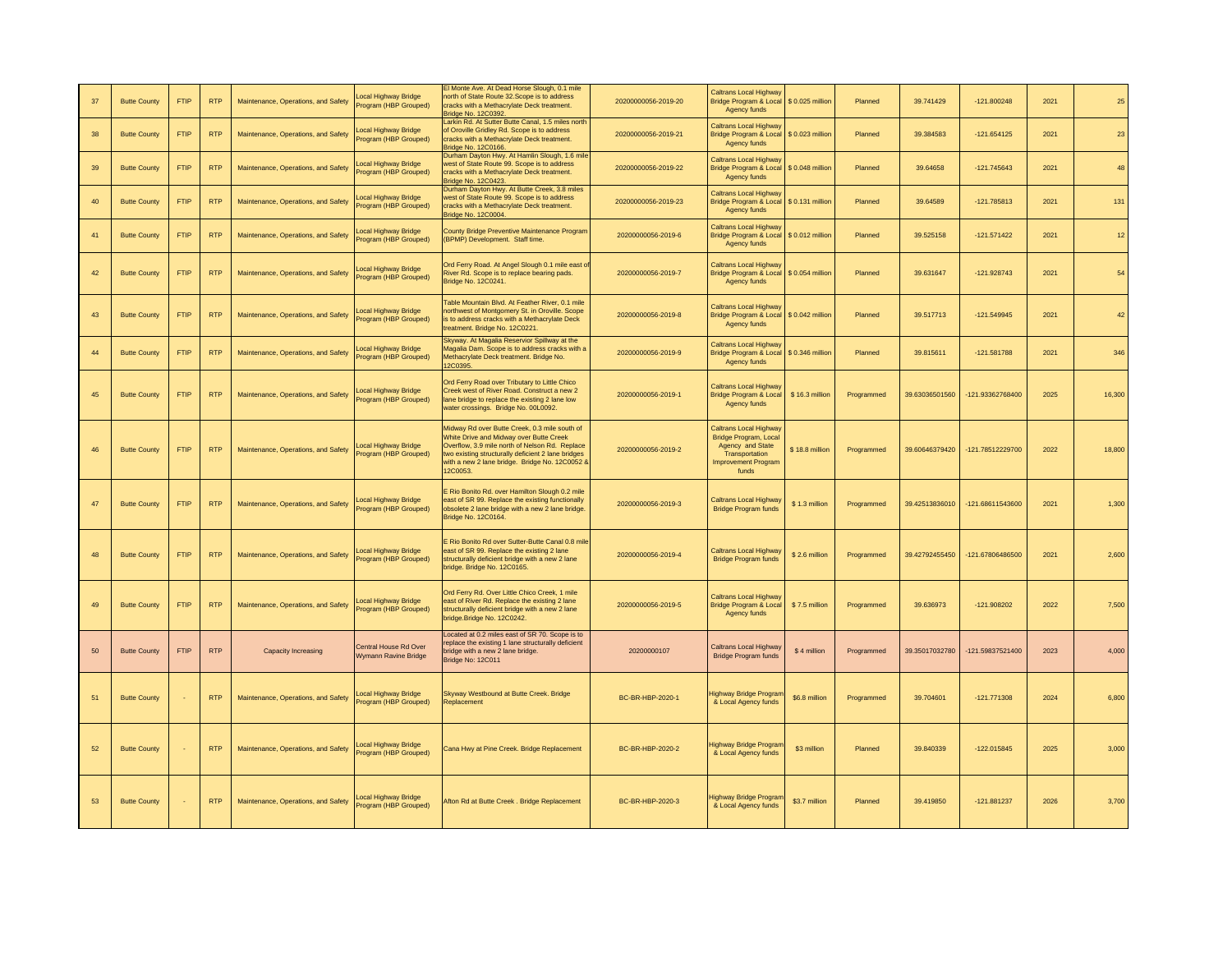| 54 | <b>Butte County</b> | <b>RTP</b> | Maintenance, Operations, and Safety | Local Highway Bridge<br>Program (HBP Grouped) | Cana Pine Creek Rd at Pine Creek. Bridge<br>Replacement                   | BC-BR-HBP-2020-4  | lighway Bridge Progran<br>& Local Agency funds | \$3.2 million  | Planned | 39.868148 | $-121.994334$ | 2026 | 3,200  |
|----|---------------------|------------|-------------------------------------|-----------------------------------------------|---------------------------------------------------------------------------|-------------------|------------------------------------------------|----------------|---------|-----------|---------------|------|--------|
| 55 | <b>Butte County</b> | <b>RTP</b> | Maintenance, Operations, and Safety | Local Highway Bridge<br>Program (HBP Grouped) | Mesa Rd at Durham Mutual Irrigation Canal.<br><b>Bridge Replacement</b>   | BC-BR-HBP-2020-5  | Highway Bridge Prograr<br>& Local Agency funds | \$1 million    | Planned | 39.658821 | $-121.761746$ | 2027 | 1,000  |
| 56 | <b>Butte County</b> | <b>RTP</b> | Maintenance, Operations, and Safety | Local Highway Bridge<br>Program (HBP Grouped) | Dunstone Dr at Lower Honcut Creek. Bridge<br>Replacement                  | BC-BR-HBP-2020-6  | Highway Bridge Prograr<br>& Local Agency funds | \$2.8 million  | Planned | 39.406054 | $-121.455378$ | 2027 | 2,800  |
| 57 | <b>Butte County</b> | <b>RTP</b> | Maintenance, Operations, and Safety | Local Highway Bridge<br>Program (HBP Grouped) | ower Wyandotte at Wyman Ravine. Bridge<br>Replacement                     | BC-BR-HBP-2020-7  | Highway Bridge Progran<br>& Local Agency funds | \$1.8 million  | Planned | 39.470084 | $-121.529191$ | 2028 | 1,800  |
| 58 | <b>Butte County</b> | <b>RTP</b> | Maintenance, Operations, and Safety | Local Highway Bridge<br>Program (HBP Grouped) | Ord Ferry Rd at The Dips. Low Water Crossing.                             | BC-BR-HBP-2020-8  | Highway Bridge Prograr<br>& Local Agency funds | \$16.5 million | Planned | 39.626342 | $-121.949170$ | 2029 | 16,500 |
| 59 | <b>Butte County</b> | <b>RTP</b> | Maintenance, Operations, and Safety | Local Highway Bridge<br>Program (HBP Grouped) | Keefer Rd at Keefer Slough. Bridge<br>Replacement                         | BC-BR-HBP-2020-9  | Highway Bridge Prograr<br>& Local Agency funds | \$1.3 million  | Planned | 39.818749 | $-121.873804$ | 2030 | 1,300  |
| 60 | <b>Butte County</b> | <b>RTP</b> | Maintenance, Operations, and Safety | Local Highway Bridge<br>Program (HBP Grouped) | Oro-Bangor Hwy at North Fork Honcut Creek.<br><b>Bridge Replacement</b>   | BC-BR-HBP-2020-10 | Highway Bridge Prograi<br>& Local Agency funds | \$1.3 million  | Planned | 39.457021 | $-121.443005$ | 2030 | 1,300  |
| 61 | <b>Butte County</b> | <b>RTP</b> | Maintenance, Operations, and Safety | Local Highway Bridge<br>Program (HBP Grouped) | Oro-Bangor Hwy at Branch Rocky Honcut Creek.<br><b>Sridge Replacement</b> | BC-BR-HBP-2020-11 | Highway Bridge Prograr<br>& Local Agency funds | \$1.1 million  | Planned | 39.420126 | $-121.427168$ | 2030 | 1,100  |
| 62 | <b>Butte County</b> | <b>RTP</b> | Maintenance, Operations, and Safety | Local Highway Bridge<br>Program (HBP Grouped) | Bradford Rd at Little Dry Creek. Bridge<br>Replacement                    | BC-BR-HBP-2020-12 | Highway Bridge Prograi<br>& Local Agency funds | \$1.2 million  | Planned | 39.522275 | $-121.811550$ | 2035 | 1,200  |
| 63 | <b>Butte County</b> | <b>RTP</b> | Maintenance, Operations, and Safety | Local Highway Bridge<br>rogram (HBP Grouped)  | River Rd at Shady Oaks Slough. Bridge<br>Replacement                      | BC-BR-HBP-2020-13 | Highway Bridge Prograr<br>& Local Agency funds | \$1 million    | Planned | 39.676123 | -121.933046   | 2035 | 1,000  |
| 64 | <b>Butte County</b> | <b>RTP</b> | Maintenance, Operations, and Safety | ocal Highway Bridge<br>Program (HBP Grouped)  | River Rd at Grassy Banks Slough.Bridge<br>Replacement                     | BC-BR-HBP-2020-14 | Highway Bridge Prograi<br>& Local Agency funds | \$1 million    | Planned | 39.656070 | $-121.943390$ | 2035 | 1,000  |
| 65 | <b>Butte County</b> | <b>RTP</b> | Maintenance, Operations, and Safety | Local Highway Bridge<br>rogram (HBP Grouped)  | Swedes Flat Rd at Rocky Honcut Creek. Bridge<br>Replacement               | BC-BR-HBP-2020-15 | Highway Bridge Prograr<br>& Local Agency funds | \$2.5 million  | Planned | 39.447792 | -121.391224   | 2040 | 2,500  |
| 66 | <b>Butte County</b> | <b>RTP</b> | Maintenance, Operations, and Safety | Local Highway Bridge<br>Program (HBP Grouped) | Neal Rd at Nance Canyon. Bridge Replacement                               | BC-BR-HBP-2020-16 | lighway Bridge Prograr<br>& Local Agency funds | \$1.5 million  | Planned | 39.665616 | $-121.746302$ | 2040 | 1,500  |
| 67 | <b>Butte County</b> | <b>RTP</b> | Maintenance, Operations, and Safety | Local Highway Bridge<br>Program (HBP Grouped) | Oro-Chico Hwy at Hamlin Slough. Bridge<br>Replacement                     | BC-BR-HBP-2024-17 | Highway Bridge Prograi<br>& Local Agency funds | \$.85 million  | Planned | 39.653427 | -121.740824   | 2027 | 850    |
| 68 | <b>Butte County</b> | <b>RTP</b> | Maintenance, Operations, and Safety | ocal Highway Bridge<br>Program (HBP Grouped)  | Oro-Chico Hwy at Nance Canyon. Bridge<br>Replacement                      | BC-BR-HBP-2024-18 | lighway Bridge Prograr<br>& Local Agency funds | \$.75 million  | Planned | 39.660776 | -121.749586   | 2027 | 750    |